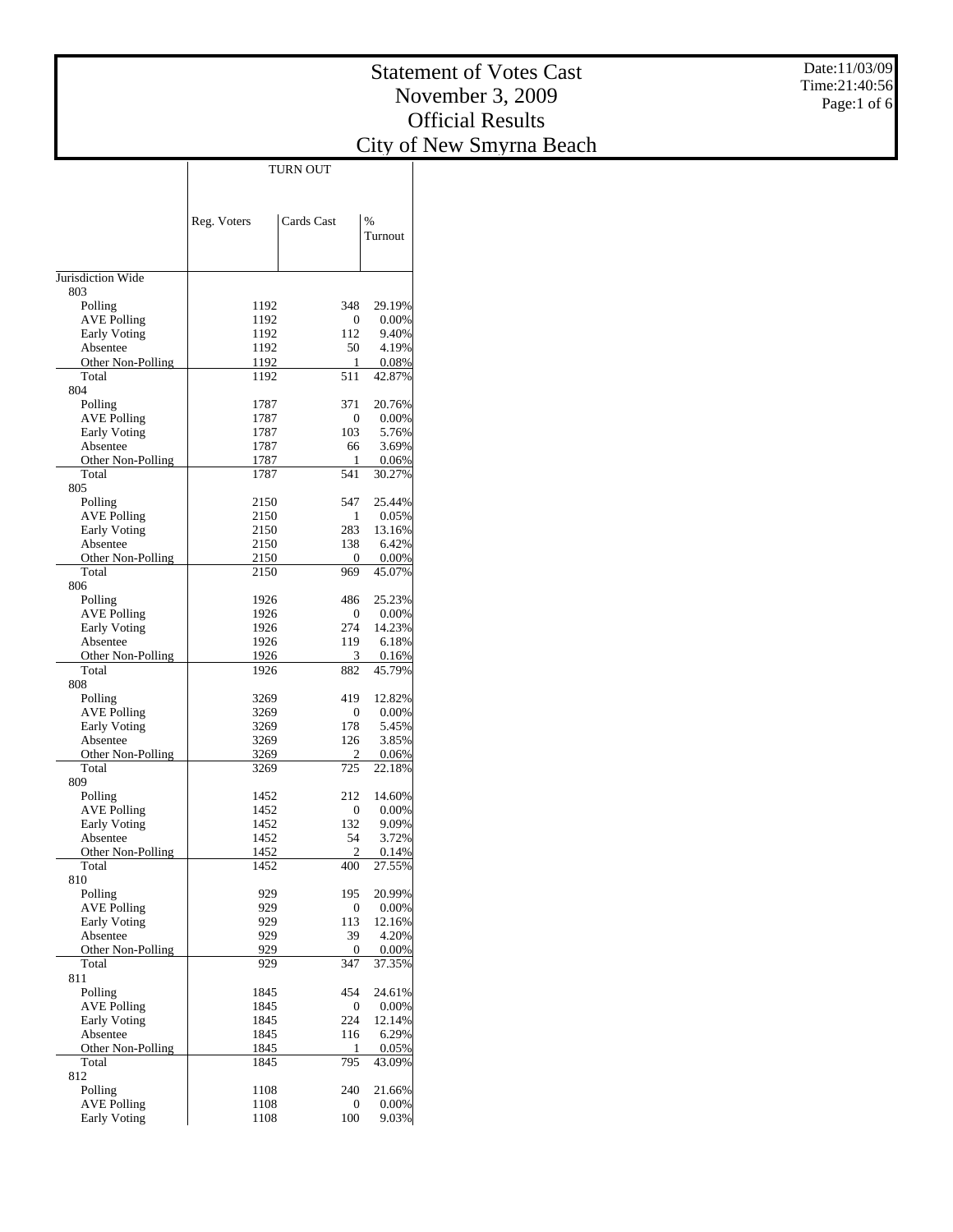|                     | Reg. Voters | Cards Cast | $\%$<br>Turnout |
|---------------------|-------------|------------|-----------------|
| Absentee            | 1108        | 65         | 5.87%           |
| Other Non-Polling   | 1108        |            | 0.09%           |
| Total               | 1108        | 406        | 36.64%          |
| 815                 |             |            |                 |
| Polling             | 1486        | 290        | 19.52%          |
| <b>AVE Polling</b>  | 1486        | 0          | 0.00%           |
| <b>Early Voting</b> | 1486        | 140        | 9.42%           |
| Absentee            | 1486        | 74         | 4.98%           |
| Other Non-Polling   | 1486        |            | 0.07%           |
| Total               | 1486        | 505        | 33.98%          |
| Total               |             |            |                 |
| Polling             | 17144       | 3562       | 20.78%          |
| <b>AVE Polling</b>  | 17144       | 1          | 0.01%           |
| <b>Early Voting</b> | 17144       | 1659       | 9.68%           |
| Absentee            | 17144       | 847        | 4.94%           |
| Other Non-Polling   | 17144       | 12         | 0.07%           |
| Total               | 17144       | 6081       | 35.47%          |

Date:11/03/09 Time:21:40:56 Page:2 of 6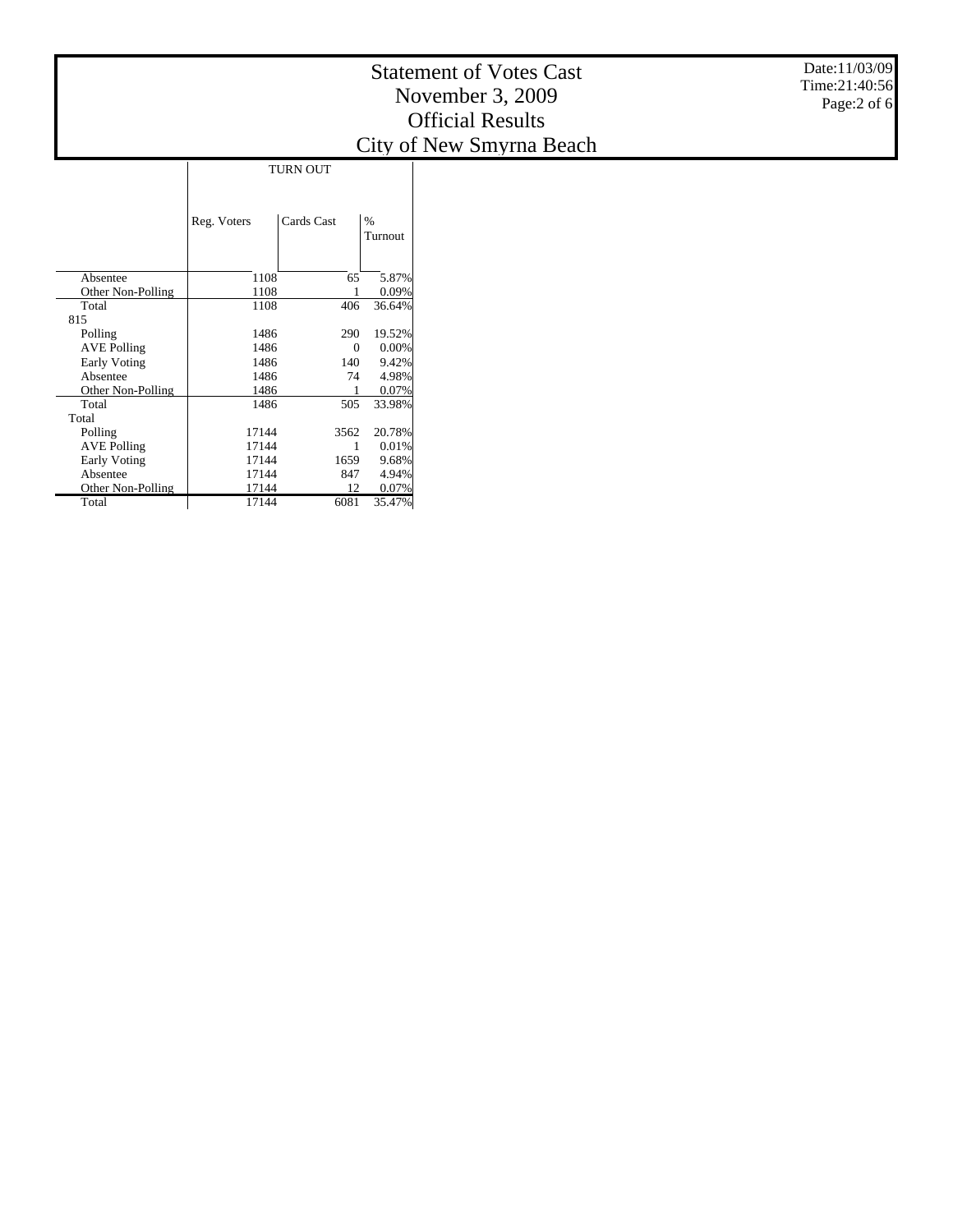Date:11/03/09 Time:21:40:56 Page:3 of 6

|                               | New Smyrna Beach Mayor |                       |                         |                         |                                    |                                       |                                                               |                         |                       |                         |
|-------------------------------|------------------------|-----------------------|-------------------------|-------------------------|------------------------------------|---------------------------------------|---------------------------------------------------------------|-------------------------|-----------------------|-------------------------|
|                               |                        |                       |                         |                         |                                    |                                       |                                                               |                         |                       |                         |
|                               | Reg. Voters            | Times<br>Counted      | <b>Total Votes</b>      | Times<br>Blank<br>Voted | Times<br>Over<br>Voted             | Number<br><b>Of</b><br>Under<br>Votes | Adam Barringer                                                |                         | Sally Mackay          |                         |
| Jurisdiction Wide             |                        |                       |                         |                         |                                    |                                       |                                                               |                         |                       |                         |
| 803<br>Polling                | 1192                   | 348                   | 346                     |                         | $\overline{c}$                     | $\boldsymbol{0}$                      | $\boldsymbol{0}$<br>199                                       | 57.51%                  | 147                   | 42.49%                  |
| <b>AVE Polling</b>            | 1192                   | $\mathbf{0}$          | $\mathbf{0}$            |                         | $\overline{0}$                     | $\boldsymbol{0}$                      | $\boldsymbol{0}$<br>$\overline{0}$                            |                         | $\mathbf{0}$          |                         |
| Early Voting                  | 1192                   | 112                   | 112                     |                         | $\overline{0}$                     | $\boldsymbol{0}$                      | $\boldsymbol{0}$<br>59                                        | 52.68%                  | 53                    | 47.32%                  |
| Absentee                      | 1192                   | 50                    | 50                      |                         | $\overline{0}$                     | $\mathbf{0}$                          | $\boldsymbol{0}$                                              | 37 74.00%               |                       | 13 26.00%               |
| Other Non-Polling<br>Total    | 1192<br>1192           | -1<br>511             | 509                     |                         | $\mathbf{0}$<br>$\overline{c}$     | $\boldsymbol{0}$<br>$\overline{0}$    | $\boldsymbol{0}$<br>$\overline{0}$<br>$\overline{0}$          | 0.00%<br>295 57.96%     | 214                   | 1 100.00%<br>42.04%     |
| 804                           |                        |                       |                         |                         |                                    |                                       |                                                               |                         |                       |                         |
| Polling                       | 1787                   | 371                   | 369                     |                         | $\overline{c}$                     | $\boldsymbol{0}$                      | $\boldsymbol{0}$                                              | 214 57.99%              | 155                   | 42.01%                  |
| <b>AVE Polling</b>            | 1787                   | $\mathbf{0}$          | $\boldsymbol{0}$        |                         | $\overline{0}$                     | $\boldsymbol{0}$                      | $\boldsymbol{0}$<br>$\overline{0}$                            |                         | $\mathbf{0}$          |                         |
| Early Voting<br>Absentee      | 1787<br>1787           | 103<br>66             | 102<br>66               |                         | 1<br>$\boldsymbol{0}$              | $\mathbf{0}$<br>$\boldsymbol{0}$      | $\boldsymbol{0}$<br>$\boldsymbol{0}$<br>41                    | 55 53.92%<br>62.12%     | 47<br>25              | 46.08%<br>37.88%        |
| Other Non-Polling             | 1787                   | $\overline{1}$        | $\mathbf{0}$            |                         | 1                                  | $\mathbf{0}$                          | $\mathbf{0}$<br>$\Omega$                                      |                         | $\mathbf{0}$          |                         |
| Total                         | 1787                   | 541                   | 537                     |                         | $\overline{4}$                     | $\overline{0}$                        | $\boldsymbol{0}$<br>310                                       | 57.73%                  | 227                   | 42.27%                  |
| 805                           |                        |                       |                         |                         |                                    |                                       |                                                               |                         |                       |                         |
| Polling<br><b>AVE Polling</b> | 2150<br>2150           | 547<br>1              | 543<br>1                |                         | $\overline{4}$<br>$\overline{0}$   | $\boldsymbol{0}$<br>$\boldsymbol{0}$  | $\boldsymbol{0}$<br>291<br>$\boldsymbol{0}$<br>$\overline{0}$ | 53.59%<br>0.00%         |                       | 252 46.41%<br>1 100.00% |
| Early Voting                  | 2150                   | 283                   | 283                     |                         | $\boldsymbol{0}$                   | $\boldsymbol{0}$                      | $\boldsymbol{0}$<br>126                                       | 44.52%                  |                       | 157 55.48%              |
| Absentee                      | 2150                   | 138                   | 136                     |                         | $\overline{c}$                     | $\boldsymbol{0}$                      | $\boldsymbol{0}$                                              | 64 47.06%               |                       | 72 52.94%               |
| Other Non-Polling             | 2150                   | $\mathbf{0}$          | $\mathbf{0}$            |                         | $\overline{0}$                     | $\boldsymbol{0}$                      | $\boldsymbol{0}$<br>$\mathbf{0}$                              |                         | $\mathbf{0}$          |                         |
| Total                         | 2150                   | 969                   | 963                     |                         | 6                                  | $\overline{0}$                        | $\overline{0}$<br>481                                         | 49.95%                  | 482                   | 50.05%                  |
| 806<br>Polling                | 1926                   | 486                   | 486                     |                         | $\boldsymbol{0}$                   | $\boldsymbol{0}$                      | $\boldsymbol{0}$                                              | 249 51.23%              | 237                   | 48.77%                  |
| <b>AVE Polling</b>            | 1926                   | $\mathbf{0}$          | $\boldsymbol{0}$        |                         | $\boldsymbol{0}$                   | $\boldsymbol{0}$                      | $\boldsymbol{0}$<br>$\Omega$                                  |                         | $\boldsymbol{0}$      |                         |
| Early Voting                  | 1926                   | 274                   | 274                     |                         | $\overline{0}$                     | $\boldsymbol{0}$                      | $\boldsymbol{0}$                                              | 138 50.36%              | 136                   | 49.64%                  |
| Absentee                      | 1926                   | 119                   | 119                     |                         | $\boldsymbol{0}$                   | $\boldsymbol{0}$                      | $\boldsymbol{0}$                                              | 64 53.78%               | 55                    | 46.22%                  |
| Other Non-Polling             | 1926                   | 3                     | 3                       |                         | $\overline{0}$<br>$\Omega$         | $\boldsymbol{0}$<br>$\overline{0}$    | $\boldsymbol{0}$<br>$\overline{0}$                            | 33.33%                  | 2                     | 66.67%                  |
| Total<br>808                  | 1926                   | 882                   | 882                     |                         |                                    |                                       | 452                                                           | 51.25%                  | 430                   | 48.75%                  |
| Polling                       | 3269                   | 419                   | 419                     |                         | $\mathbf{0}$                       | $\boldsymbol{0}$                      | $\boldsymbol{0}$<br>165                                       | 39.38%                  | 254                   | 60.62%                  |
| <b>AVE Polling</b>            | 3269                   | $\boldsymbol{0}$      | $\boldsymbol{0}$        |                         | $\overline{0}$                     | $\mathbf{0}$                          | $\boldsymbol{0}$<br>$\overline{0}$                            |                         | $\mathbf{0}$          |                         |
| Early Voting                  | 3269                   | 178                   | 178                     |                         | $\overline{0}$                     | $\boldsymbol{0}$                      | $\boldsymbol{0}$<br>98                                        | 55.06%                  | 80                    | 44.94%                  |
| Absentee<br>Other Non-Polling | 3269<br>3269           | 126<br>$\overline{2}$ | 125                     |                         | 1<br>1                             | $\boldsymbol{0}$<br>$\boldsymbol{0}$  | $\boldsymbol{0}$<br>$\boldsymbol{0}$<br>$\mathbf{0}$          | 62 49.60%<br>0.00%      |                       | 63 50.40%<br>1 100.00%  |
| Total                         | 3269                   | 725                   | 723                     |                         | $\overline{c}$                     | $\overline{0}$                        | $\overline{0}$<br>325                                         | 44.95%                  |                       | 398 55.05%              |
| 809                           |                        |                       |                         |                         |                                    |                                       |                                                               |                         |                       |                         |
| Polling                       | 1452                   | 212                   | 212                     |                         | $\boldsymbol{0}$                   | $\boldsymbol{0}$                      | $\boldsymbol{0}$<br>103                                       | 48.58%                  | 109                   | 51.42%                  |
| <b>AVE Polling</b>            | 1452                   | $\mathbf{0}$          | $\boldsymbol{0}$        |                         | $\mathbf{0}$                       | $\boldsymbol{0}$                      | $\boldsymbol{0}$<br>$\overline{0}$                            |                         | $\boldsymbol{0}$      |                         |
| Early Voting<br>Absentee      | 1452<br>1452           | 132<br>54             | 132<br>54               |                         | $\overline{0}$<br>$\overline{0}$   | $\boldsymbol{0}$<br>$\boldsymbol{0}$  | $\boldsymbol{0}$<br>70<br>$\boldsymbol{0}$                    | 53.03%<br>41 75.93%     | 62<br>13              | 46.97%<br>24.07%        |
| Other Non-Polling             | 1452                   | $\overline{2}$        | $\overline{2}$          |                         | $\Omega$                           | $\Omega$                              | $\Omega$                                                      | 1 50.00%                | $\mathbf{1}$          | 50.00%                  |
| Total                         | 1452                   | 400                   | 400                     |                         | $\boldsymbol{0}$                   | $\mathbf{0}$                          | $\boldsymbol{0}$                                              | 215 53.75%              | 185                   | 46.25%                  |
| 810                           |                        |                       |                         |                         |                                    |                                       |                                                               |                         |                       |                         |
| Polling<br>AVE Polling        | 929<br>929             | 195<br>$\mathbf{0}$   | 193<br>$\boldsymbol{0}$ |                         | $\overline{c}$<br>$\boldsymbol{0}$ | $\boldsymbol{0}$<br>$\boldsymbol{0}$  | $\boldsymbol{0}$<br>103<br>$\boldsymbol{0}$<br>$\mathbf{0}$   | 53.37%                  | 90<br>$\mathbf{0}$    | 46.63%                  |
| Early Voting                  | 929                    | 113                   | 113                     |                         | $\mathbf{0}$                       | $\boldsymbol{0}$                      | $\boldsymbol{0}$<br>49                                        | 43.36%                  | 64                    | 56.64%                  |
| Absentee                      | 929                    | 39                    | 39                      |                         | $\mathbf{0}$                       | $\boldsymbol{0}$                      | $\boldsymbol{0}$                                              | 17 43.59%               |                       | 22 56.41%               |
| Other Non-Polling             | 929                    | $\mathbf{0}$          | $\boldsymbol{0}$        |                         | $\boldsymbol{0}$                   | $\boldsymbol{0}$                      | $\boldsymbol{0}$<br>$\overline{0}$                            |                         | $\mathbf{0}$          |                         |
| Total<br>811                  | 929                    | 347                   | 345                     |                         | $\overline{c}$                     | $\overline{0}$                        | $\overline{0}$<br>169                                         | 48.99%                  |                       | 176 51.01%              |
| Polling                       | 1845                   | 454                   | 451                     |                         | 3                                  | $\boldsymbol{0}$                      | $\boldsymbol{0}$                                              | 246 54.55%              |                       | 205 45.45%              |
| <b>AVE Polling</b>            | 1845                   | $\boldsymbol{0}$      | $\boldsymbol{0}$        |                         | $\boldsymbol{0}$                   | $\boldsymbol{0}$                      | $\boldsymbol{0}$<br>$\theta$                                  |                         | $\boldsymbol{0}$      |                         |
| Early Voting                  | 1845                   | 224                   | 224                     |                         | $\boldsymbol{0}$                   | $\boldsymbol{0}$                      | $\boldsymbol{0}$                                              | 103 45.98%              |                       | 121 54.02%              |
| Absentee                      | 1845                   | 116                   | 116                     |                         | $\mathbf{0}$                       | $\boldsymbol{0}$                      | $\boldsymbol{0}$                                              | 64 55.17%               |                       | 52 44.83%               |
| Other Non-Polling<br>Total    | 1845<br>1845           | $\mathbf{1}$<br>795   | 792                     |                         | $\mathbf{0}$<br>3                  | $\mathbf{0}$<br>$\boldsymbol{0}$      | $\mathbf{0}$<br>$\boldsymbol{0}$                              | 1 100.00%<br>414 52.27% | $\overline{0}$<br>378 | 0.00%<br>47.73%         |
| 812                           |                        |                       |                         |                         |                                    |                                       |                                                               |                         |                       |                         |
| Polling                       | 1108                   | 240                   | 239                     |                         | $\mathbf{1}$                       | $\boldsymbol{0}$                      | $\boldsymbol{0}$                                              | 106 44.35%              | 133                   | 55.65%                  |
| <b>AVE Polling</b>            | 1108                   | $\boldsymbol{0}$      | $\mathbf{0}$            |                         | $\boldsymbol{0}$                   | $\boldsymbol{0}$                      | $\boldsymbol{0}$<br>$\mathbf{0}$                              |                         | $\boldsymbol{0}$      |                         |
| Early Voting                  | 1108                   | 100                   | 100                     |                         | $\boldsymbol{0}$                   | $\boldsymbol{0}$                      | $\boldsymbol{0}$                                              | 42 42.00%               |                       | 58 58.00%               |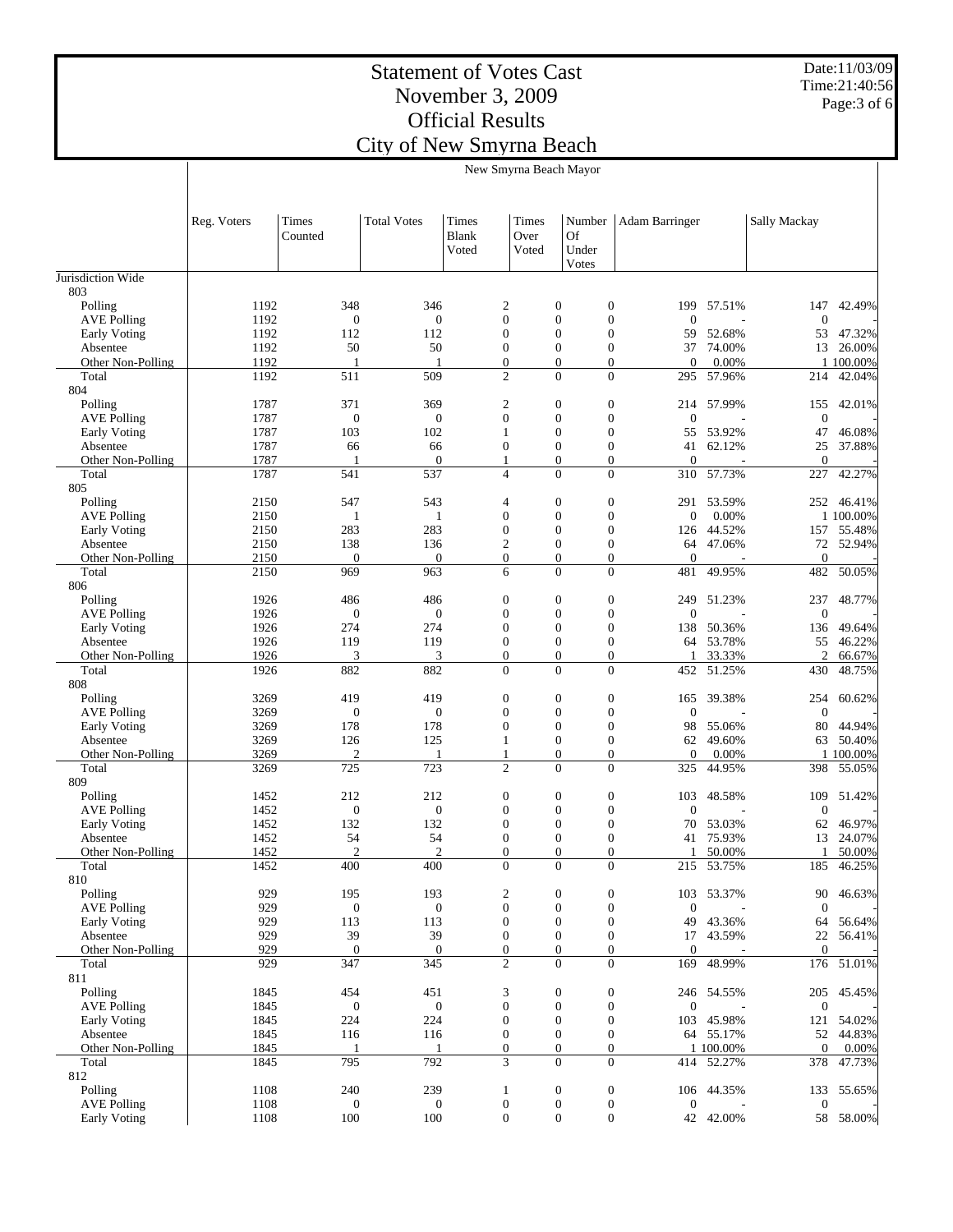|                     | New Smyrna Beach Mayor |          |                    |                  |                  |                  |                |           |                     |           |
|---------------------|------------------------|----------|--------------------|------------------|------------------|------------------|----------------|-----------|---------------------|-----------|
|                     |                        |          |                    |                  |                  |                  |                |           |                     |           |
|                     |                        |          |                    |                  |                  |                  |                |           |                     |           |
|                     |                        |          |                    |                  |                  |                  |                |           |                     |           |
|                     | Reg. Voters            | Times    | <b>Total Votes</b> | <b>Times</b>     | Times            | Number           | Adam Barringer |           | <b>Sally Mackay</b> |           |
|                     |                        | Counted  |                    | Blank            | Over             | Of               |                |           |                     |           |
|                     |                        |          |                    | Voted            | Voted            | Under            |                |           |                     |           |
|                     |                        |          |                    |                  |                  | Votes            |                |           |                     |           |
| Absentee            | 1108                   | 65       | 65                 | $\Omega$         | $\Omega$         | $\theta$         | 31             | 47.69%    | 34                  | 52.31%    |
| Other Non-Polling   | 1108                   |          |                    | 0                | 0                | 0                |                | 1 100.00% | $\theta$            | $0.00\%$  |
| Total               | 1108                   | 406      | 405                |                  | $\boldsymbol{0}$ | $\boldsymbol{0}$ | 180            | 44.44%    | 225                 | 55.56%    |
| 815                 |                        |          |                    |                  |                  |                  |                |           |                     |           |
| Polling             | 1486                   | 290      | 290                | $\boldsymbol{0}$ | $\boldsymbol{0}$ | $\boldsymbol{0}$ | 141            | 48.62%    | 149                 | 51.38%    |
| <b>AVE Polling</b>  | 1486                   | $\Omega$ | $\overline{0}$     | $\mathbf{0}$     | $\mathbf{0}$     | $\overline{0}$   | $\Omega$       |           | $\Omega$            |           |
| <b>Early Voting</b> | 1486                   | 140      | 139                |                  |                  | $\overline{0}$   | 64             | 46.04%    | 75                  | 53.96%    |
| Absentee            | 1486                   | 74       | 74                 | $\Omega$         |                  | $\overline{0}$   | 39             | 52.70%    | 35                  | 47.30%    |
| Other Non-Polling   | 1486                   |          |                    | 0                | 0                | $\boldsymbol{0}$ | $\Omega$       | 0.00%     |                     | 1 100.00% |
| Total               | 1486                   | 505      | 504                |                  | $\theta$         | $\overline{0}$   | 244            | 48.41%    | 260                 | 51.59%    |
| Total               |                        |          |                    |                  |                  |                  |                |           |                     |           |
| Polling             | 17144                  | 3562     | 3548               | 14               | $\boldsymbol{0}$ | $\boldsymbol{0}$ | 1817           | 51.21%    | 1731                | 48.79%    |
| <b>AVE Polling</b>  | 17144                  |          |                    | $\mathbf{0}$     | $\mathbf{0}$     | $\mathbf{0}$     | $\Omega$       | $0.00\%$  |                     | 1 100.00% |
| <b>Early Voting</b> | 17144                  | 1659     | 1657               | $\mathfrak{2}$   | $\overline{0}$   | $\overline{0}$   | 804            | 48.52%    | 853                 | 51.48%    |
| Absentee            | 17144                  | 847      | 844                | 3                | $\theta$         | 0                | 460            | 54.50%    | 384                 | 45.50%    |
| Other Non-Polling   | 17144                  | 12       | 10                 | ◠                |                  | $\mathbf{0}$     | 4              | 40.00%    | 6                   | 60.00%    |
| Total               | 17144                  | 6081     | 6060               | 21               | $\mathbf{0}$     | $\mathbf{0}$     | 3085           | 50.91%    | 2975                | 49.09%    |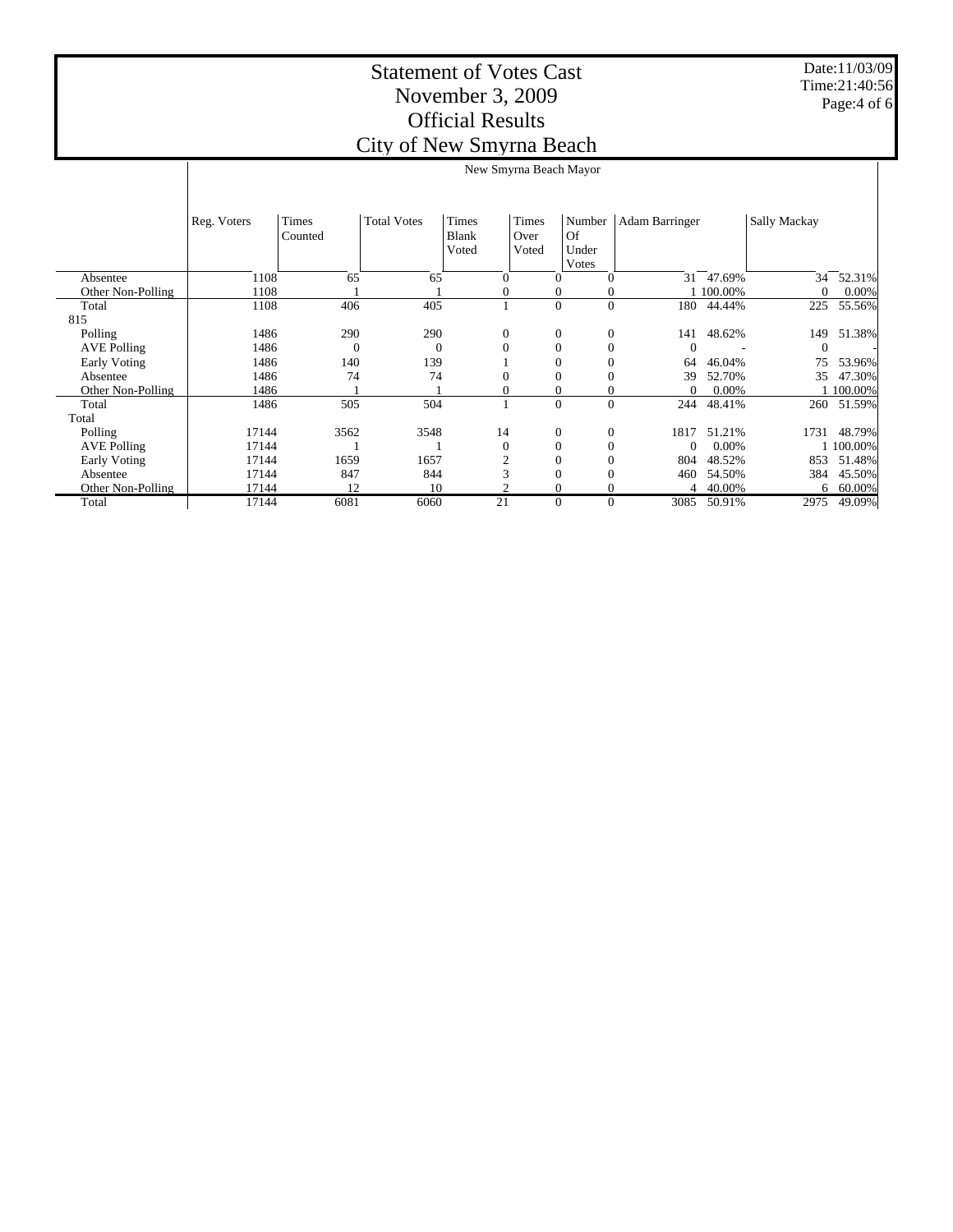Date:11/03/09 Time:21:40:56 Page:5 of 6

|                                           | New Smyrna Beach Zone 1 |                         |                         |                                    |                        |                                                                              |                       |                     |                     |                     |
|-------------------------------------------|-------------------------|-------------------------|-------------------------|------------------------------------|------------------------|------------------------------------------------------------------------------|-----------------------|---------------------|---------------------|---------------------|
|                                           |                         |                         |                         |                                    |                        |                                                                              |                       |                     |                     |                     |
|                                           | Reg. Voters             | Times<br>Counted        | <b>Total Votes</b>      | <b>Times Blank</b><br>Voted        | Times<br>Over<br>Voted | Number<br>Of<br>Under<br>Votes                                               | Judy Reiker           |                     | Randy Richenberg    |                     |
| Jurisdiction Wide                         |                         |                         |                         |                                    |                        |                                                                              |                       |                     |                     |                     |
| 803                                       |                         |                         |                         |                                    |                        |                                                                              |                       |                     |                     |                     |
| Polling<br><b>AVE Polling</b>             | 1192<br>1192            | 348<br>$\mathbf{0}$     | 340<br>$\mathbf{0}$     | 8<br>$\boldsymbol{0}$              |                        | $\mathbf{0}$<br>$\mathbf{0}$<br>$\boldsymbol{0}$<br>$\mathbf{0}$             | 228<br>$\overline{0}$ | 67.06%              | 112<br>$\mathbf{0}$ | 32.94%              |
| Early Voting                              | 1192                    | 112                     | 111                     | 1                                  |                        | $\mathbf{0}$<br>$\boldsymbol{0}$                                             | 77                    | 69.37%              | 34                  | 30.63%              |
| Absentee                                  | 1192                    | 50                      | 48                      | $\overline{c}$                     |                        | $\mathbf{0}$<br>$\boldsymbol{0}$                                             | 33                    | 68.75%              | 15                  | 31.25%              |
| Other Non-Polling                         | 1192                    | 1                       | 1                       | $\boldsymbol{0}$                   |                        | $\mathbf{0}$<br>$\boldsymbol{0}$<br>$\overline{0}$<br>$\mathbf{0}$           |                       | 1 100.00%           | $\overline{0}$      | 0.00%               |
| Total<br>804                              | 1192                    | 511                     | 500                     | 11                                 |                        |                                                                              | 339                   | 67.80%              | 161                 | 32.20%              |
| Polling                                   | 1787                    | 371                     | 368                     | 3                                  |                        | $\boldsymbol{0}$<br>$\mathbf{0}$                                             | 184                   | 50.00%              | 184                 | 50.00%              |
| <b>AVE Polling</b>                        | 1787                    | $\boldsymbol{0}$        | $\boldsymbol{0}$        | $\boldsymbol{0}$                   |                        | $\boldsymbol{0}$<br>$\mathbf{0}$                                             | $\overline{0}$        |                     | $\mathbf{0}$        |                     |
| Early Voting                              | 1787<br>1787            | 103<br>66               | 102<br>65               | 1<br>$\mathbf{1}$                  |                        | $\boldsymbol{0}$<br>$\mathbf{0}$<br>$\mathbf{0}$<br>$\boldsymbol{0}$         | 56<br>32              | 54.90%<br>49.23%    | 46                  | 45.10%<br>33 50.77% |
| Absentee<br>Other Non-Polling             | 1787                    | -1                      | $\overline{1}$          | $\boldsymbol{0}$                   |                        | $\boldsymbol{0}$<br>$\overline{0}$                                           | $\theta$              | 0.00%               |                     | 1 100.00%           |
| Total                                     | 1787                    | 541                     | 536                     | 5                                  |                        | $\overline{0}$<br>$\overline{0}$                                             | 272                   | 50.75%              | 264                 | 49.25%              |
| 805                                       |                         |                         |                         |                                    |                        |                                                                              |                       |                     |                     |                     |
| Polling                                   | 2150                    | 547                     | 542                     | 5                                  |                        | $\boldsymbol{0}$<br>$\boldsymbol{0}$<br>$\boldsymbol{0}$<br>$\mathbf{0}$     | 249                   | 45.94%              | 293                 | 54.06%              |
| <b>AVE Polling</b><br><b>Early Voting</b> | 2150<br>2150            | 1<br>283                | 1<br>278                | $\boldsymbol{0}$<br>5              |                        | $\mathbf{0}$<br>$\boldsymbol{0}$                                             | 144                   | 1 100.00%<br>51.80% | $\mathbf{0}$<br>134 | 0.00%<br>48.20%     |
| Absentee                                  | 2150                    | 138                     | 136                     | $\overline{c}$                     |                        | $\mathbf{0}$<br>$\boldsymbol{0}$                                             | 70                    | 51.47%              | 66                  | 48.53%              |
| Other Non-Polling                         | 2150                    | $\mathbf{0}$            | $\mathbf{0}$            | $\boldsymbol{0}$                   |                        | $\boldsymbol{0}$<br>$\boldsymbol{0}$                                         | $\overline{0}$        |                     | $\overline{0}$      |                     |
| Total                                     | 2150                    | 969                     | 957                     | 12                                 |                        | $\overline{0}$<br>$\mathbf{0}$                                               | 464                   | 48.48%              | 493                 | 51.52%              |
| 806<br>Polling                            | 1926                    | 486                     | 472                     | 14                                 |                        | $\boldsymbol{0}$<br>$\boldsymbol{0}$                                         | 238                   | 50.42%              | 234                 | 49.58%              |
| <b>AVE Polling</b>                        | 1926                    | $\boldsymbol{0}$        | $\mathbf{0}$            | $\mathbf{0}$                       |                        | $\boldsymbol{0}$<br>$\mathbf{0}$                                             | $\overline{0}$        |                     | $\mathbf{0}$        |                     |
| Early Voting                              | 1926                    | 274                     | 271                     | 3                                  |                        | $\boldsymbol{0}$<br>$\mathbf{0}$                                             | 152                   | 56.09%              | 119                 | 43.91%              |
| Absentee                                  | 1926                    | 119                     | 117                     | $\overline{c}$                     |                        | $\boldsymbol{0}$<br>$\boldsymbol{0}$                                         | 60                    | 51.28%              | 57                  | 48.72%              |
| Other Non-Polling<br>Total                | 1926<br>1926            | 3<br>882                | 3<br>863                | $\boldsymbol{0}$<br>19             |                        | $\boldsymbol{0}$<br>0<br>$\overline{0}$<br>$\mathbf{0}$                      | 451                   | 33.33%<br>52.26%    | 2<br>412            | 66.67%<br>47.74%    |
| 808                                       |                         |                         |                         |                                    |                        |                                                                              |                       |                     |                     |                     |
| Polling                                   | 3269                    | 419                     | 394                     | 25                                 |                        | $\boldsymbol{0}$<br>$\boldsymbol{0}$                                         | 209                   | 53.05%              | 185                 | 46.95%              |
| <b>AVE Polling</b>                        | 3269                    | $\mathbf{0}$            | $\mathbf{0}$            | $\boldsymbol{0}$                   |                        | $\boldsymbol{0}$<br>$\mathbf{0}$                                             | $\boldsymbol{0}$      |                     | $\mathbf{0}$        |                     |
| Early Voting<br>Absentee                  | 3269<br>3269            | 178<br>126              | 172<br>120              | 6<br>6                             |                        | $\boldsymbol{0}$<br>$\boldsymbol{0}$<br>$\boldsymbol{0}$<br>$\boldsymbol{0}$ | 92                    | 53.49%<br>64 53.33% | 80                  | 46.51%<br>56 46.67% |
| Other Non-Polling                         | 3269                    | 2                       | 1                       | 1                                  |                        | $\boldsymbol{0}$<br>$\boldsymbol{0}$                                         |                       | 1 100.00%           | $\overline{0}$      | 0.00%               |
| Total                                     | 3269                    | 725                     | 687                     | 38                                 |                        | $\mathbf{0}$<br>$\mathbf{0}$                                                 |                       | 366 53.28%          | 321                 | 46.72%              |
| 809                                       |                         |                         |                         |                                    |                        |                                                                              |                       |                     |                     |                     |
| Polling<br><b>AVE Polling</b>             | 1452<br>1452            | 212<br>$\boldsymbol{0}$ | 209<br>$\boldsymbol{0}$ | 3<br>$\boldsymbol{0}$              |                        | $\boldsymbol{0}$<br>$\boldsymbol{0}$<br>$\boldsymbol{0}$<br>$\mathbf{0}$     | 91<br>$\theta$        | 43.54%              | 118<br>$\theta$     | 56.46%              |
| <b>Early Voting</b>                       | 1452                    | 132                     | 130                     | $\boldsymbol{2}$                   |                        | $\boldsymbol{0}$<br>$\boldsymbol{0}$                                         | 76                    | 58.46%              | 54                  | 41.54%              |
| Absentee                                  | 1452                    | 54                      | 51                      | 3                                  |                        | $\mathbf{0}$<br>$\boldsymbol{0}$                                             | 39                    | 76.47%              | 12                  | 23.53%              |
| Other Non-Polling                         | 1452                    | $\overline{2}$          | $\overline{2}$          | $\Omega$                           |                        | $\Omega$<br>$\Omega$                                                         | 1                     | 50.00%              | $\mathbf{1}$        | 50.00%              |
| Total<br>810                              | 1452                    | 400                     | 392                     | 8                                  |                        | $\mathbf{0}$<br>$\boldsymbol{0}$                                             |                       | 207 52.81%          |                     | 185 47.19%          |
| Polling                                   | 929                     | 195                     | 190                     | 5                                  |                        | $\boldsymbol{0}$<br>$\boldsymbol{0}$                                         | 106                   | 55.79%              | 84                  | 44.21%              |
| <b>AVE Polling</b>                        | 929                     | $\boldsymbol{0}$        | $\mathbf{0}$            | $\boldsymbol{0}$                   |                        | $\boldsymbol{0}$<br>$\boldsymbol{0}$                                         | $\mathbf{0}$          |                     | $\theta$            |                     |
| Early Voting                              | 929                     | 113                     | 112                     | $\mathbf{1}$                       |                        | $\boldsymbol{0}$<br>$\boldsymbol{0}$                                         |                       | 52 46.43%           | 60                  | 53.57%              |
| Absentee<br>Other Non-Polling             | 929<br>929              | 39<br>$\mathbf{0}$      | 39<br>$\mathbf{0}$      | $\boldsymbol{0}$<br>$\overline{0}$ |                        | $\boldsymbol{0}$<br>$\boldsymbol{0}$<br>$\boldsymbol{0}$<br>$\boldsymbol{0}$ | 24<br>$\theta$        | 61.54%              | 15<br>$\mathbf{0}$  | 38.46%              |
| Total                                     | 929                     | 347                     | 341                     | 6                                  |                        | $\overline{0}$<br>$\mathbf{0}$                                               | 182                   | 53.37%              | 159                 | 46.63%              |
| 811                                       |                         |                         |                         |                                    |                        |                                                                              |                       |                     |                     |                     |
| Polling                                   | 1845                    | 454                     | 450                     | 4                                  |                        | $\boldsymbol{0}$<br>$\boldsymbol{0}$                                         | 249                   | 55.33%              |                     | 201 44.67%          |
| <b>AVE Polling</b><br>Early Voting        | 1845<br>1845            | $\boldsymbol{0}$<br>224 | $\mathbf{0}$<br>222     | $\boldsymbol{0}$<br>$\overline{c}$ |                        | $\boldsymbol{0}$<br>$\boldsymbol{0}$<br>$\boldsymbol{0}$<br>$\boldsymbol{0}$ | $\mathbf{0}$<br>130   | 58.56%              | $\mathbf{0}$<br>92  | 41.44%              |
| Absentee                                  | 1845                    | 116                     | 114                     | $\overline{c}$                     |                        | $\boldsymbol{0}$<br>$\boldsymbol{0}$                                         |                       | 59 51.75%           |                     | 55 48.25%           |
| Other Non-Polling                         | 1845                    | 1                       | 1                       | $\overline{0}$                     |                        | $\boldsymbol{0}$<br>$\boldsymbol{0}$                                         | $\boldsymbol{0}$      | 0.00%               |                     | 1 100.00%           |
| Total                                     | 1845                    | 795                     | 787                     | 8                                  |                        | $\overline{0}$<br>$\mathbf{0}$                                               | 438                   | 55.65%              | 349                 | 44.35%              |
| 812<br>Polling                            | 1108                    | 240                     | 234                     | 6                                  |                        | $\boldsymbol{0}$<br>$\boldsymbol{0}$                                         | 88                    | 37.61%              | 146                 | 62.39%              |
| <b>AVE Polling</b>                        | 1108                    | $\boldsymbol{0}$        | $\mathbf{0}$            | $\boldsymbol{0}$                   |                        | $\boldsymbol{0}$<br>$\boldsymbol{0}$                                         | $\mathbf{0}$          |                     | $\overline{0}$      |                     |
| Early Voting                              | 1108                    | 100                     | 98                      | $\overline{c}$                     |                        | $\boldsymbol{0}$<br>$\boldsymbol{0}$                                         |                       | 45 45.92%           |                     | 53 54.08%           |